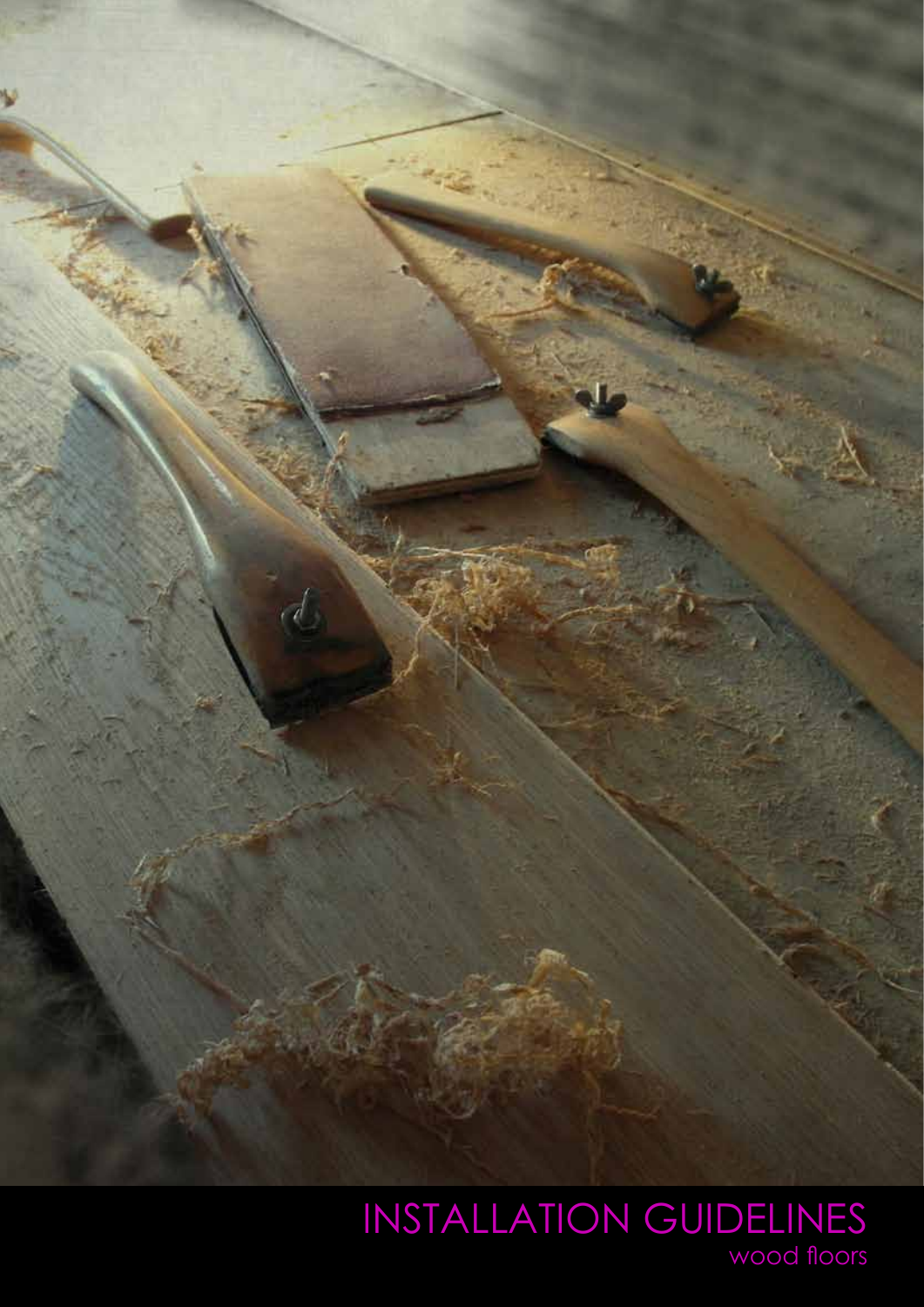# **INSTALLATION GUIDELINES - WOOD FLOORS**

| <b>SUBJECT</b>                                                   | <b>PAGE</b>    |
|------------------------------------------------------------------|----------------|
|                                                                  |                |
| <b>GENERAL INFORMATION PRIOR TO INSTALLATION</b>                 |                |
|                                                                  |                |
| <b>WHAT KIND OF INSTALLATION SHOULD YOU USE?</b>                 | $\mathbf{1}$   |
| <b>Floating Installations</b>                                    |                |
| <b>Glue-Down Installations</b><br><b>Nail-Down Installations</b> |                |
|                                                                  |                |
| <b>SUBFLOOR TYPES</b>                                            | $\overline{2}$ |
| <b>Concrete or Cement</b>                                        |                |
| Plywood                                                          |                |
| Particleboard                                                    |                |
|                                                                  |                |
| <b>UNDERFLOOR HEATING</b>                                        | 3              |
| <b>MOISTURE &amp; HUMIDITY</b>                                   | 4              |
|                                                                  |                |
| <b>INTRODUCTION TO INSTALLATION</b>                              |                |
|                                                                  |                |
| <b>GENERAL ASPECTS</b>                                           | 5              |
| <b>Storage and Acclimatation period</b>                          |                |
| <b>General Site conditions</b>                                   |                |
| Subfloor preparation<br><b>Timber Subfloors</b>                  |                |
| <b>Concrete Subfloors</b>                                        |                |
| <b>Heating Systems</b>                                           |                |
| Expansion                                                        |                |
| What you will need                                               |                |
| Before starting the installation                                 |                |
|                                                                  |                |
| <b>NAIL-DOWN INSTALLATION</b>                                    | 8              |
| <b>FLOATING INSTALLATION</b>                                     | 8              |
|                                                                  |                |
| <b>GLUE-DOWN INSTALLATION</b>                                    | 9              |
|                                                                  |                |
| <b>OTHER ASPECTS OF INSTALLATION</b>                             | 9              |
| Installing parquet blocks                                        |                |
| Determining pattern direction<br>Installing guidelines           |                |
| Last row                                                         |                |
| Installating a backer board                                      |                |
| Applying adhesive                                                |                |
| Installing the first line                                        |                |
| Less wastage                                                     |                |
| Securing the blocks                                              |                |
| Post installation                                                |                |
|                                                                  |                |

**MAINTENANCE GUIDE 12** 

÷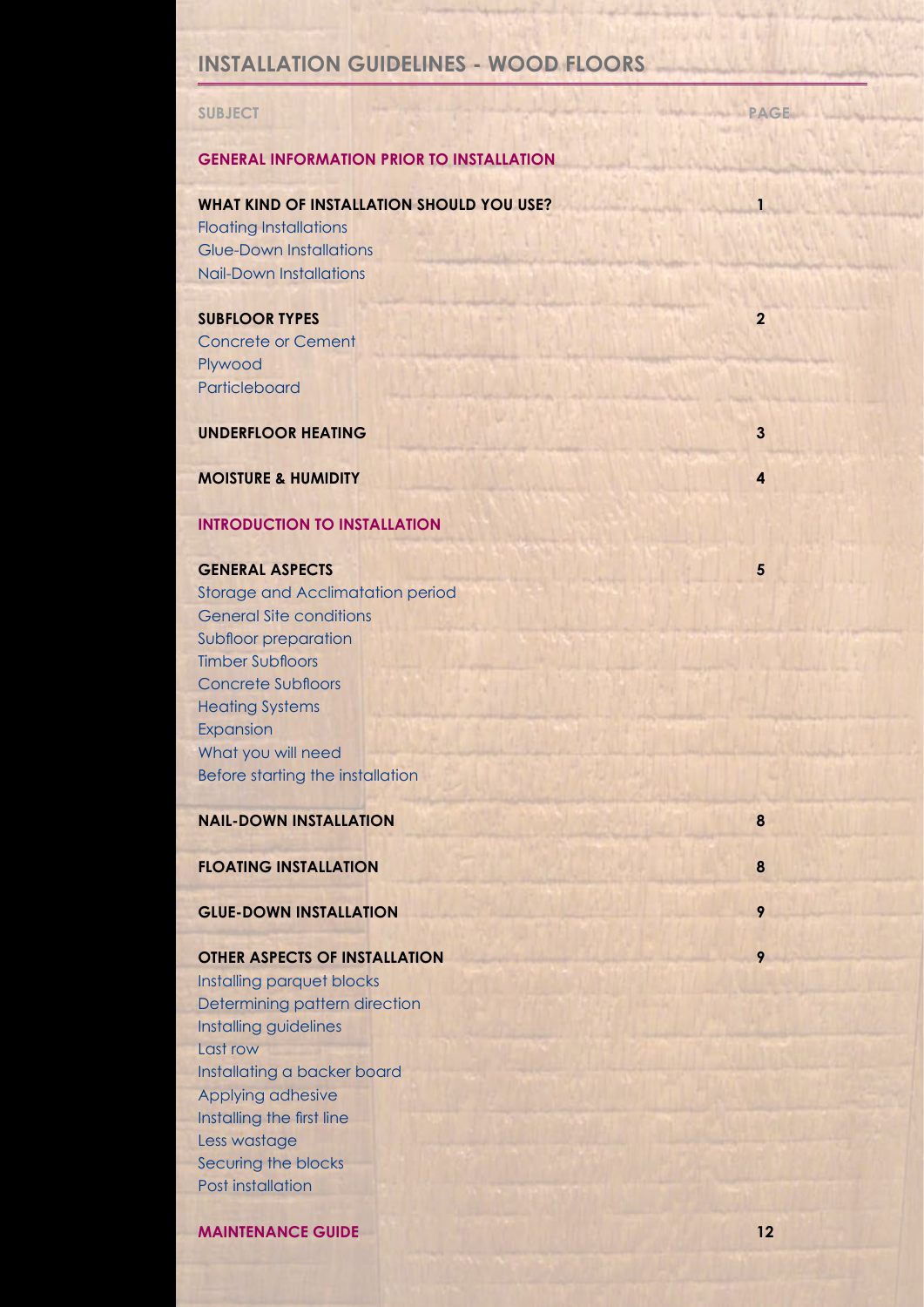

# **WHAT KIND OF INSTALLATION SHOULD YOU USE?**

# Floating Installations

Using the floating method of installation will require the pre-laying of an underlay in order to provide a cushion between the floor and the subfloor. Use one that combines a built in DPM on ground and basement levels or above concrete sub-floors and an acoustic option in multi occupant buildings to provide sound reduction between floors. This method will only lend itself to engineered boards although wide engineered planks are not recommended to be used for this method.

Once the underlay has been fitted, the installers should start laying the planks on one end of the room and leave a 1/2inch gap around the entire perimeter to allow for expansion. In this method no nails are used and the board's ether connects using a click system or the tongue and grooves are glued together. The only downside with floating floors is that they are more likely to "creak" and the PVA glue that is commonly used can break down over the years, and the joints work loose.

# Glue-Down Installations

Glue-down installation requires the use of an adhesives or bonding agent applied directly onto the subfloor. It can be used on both concrete and wooden subfloors. Some of these adhesives are designed with under floor heating in mind and can be used for both solid and engineered floors. Laying over a concrete subfloor will first require a two part epoxy liquid Damp Proof Membrane (DPM) to ensure no damp rises into the new floor.

The Glue-down installation method can provide an extremely stable floor when done properly, although it will require a slightly longer overall installation process. As with other installation methods, the installers should leave an expansion gap around the perimeter and follow the same laying pattern. This method can be used for wide planks although it is mostly common for parquet flooring.

# Nail-Down Installation

Nail-down installation is the most straightforward installation methods, and is only advised if you have a wood subfloor. This installation method is typically performed by a professional as it requires certain skill and level of knowledge as well as the use of specialist tools, therefore not recommended for the Do-It-Yourself (DIY) enthusiasts.

When installing over plywood or composite board the direction chosen to lay the planks does not matter; however, if the new flooring is nailed down over existing floorboards, the new planks must be installed at a 90° angle to the original floorboards. This is done to ensure stability and to avoid the risk of excessive movement, buckling or warping.

Commonly used with tongued boards, the installers should start at one end of the room and leave a ½ inch gap around the entire perimeter to allow for expansion.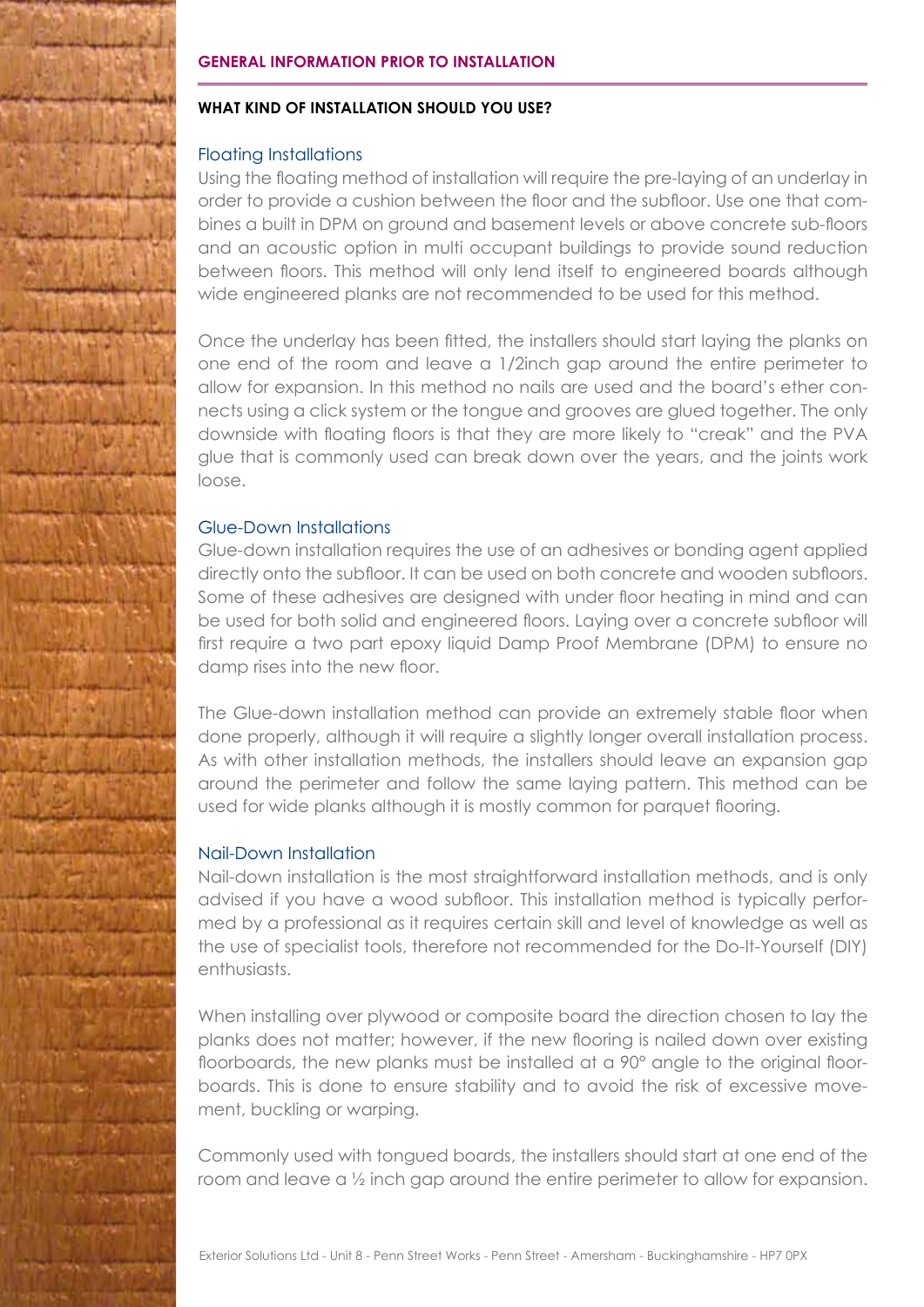They should carefully select several of the straightest boards and once they have been nailed in place, go back and nail the same boards through the tongue, predrilling and nailing at a 45° angle. After the third row or so is in place a manual or pneumatic floor-nailer can be used.

The floor nail or cleat used should be ring-shanked or jagged and no less then 2.5 times the thickness of the boards. They should be set into each floor joist or batten, assuming 16 inch spacing and an additional nail between each set. This should result in a spacing of every 8" to 10" as recommended by the National Wood Flooring Association (NWFA). Boards must have a minimum of two nails each. No two connecting boards should end on the same line so the installer should alter lengths, to stager joints 6 inch apart. Often the last row will not fit a full strip of flooring and should be cut so the installer is able to hand nail the last row, leaving enough space for a ½ inch expansion gap between the wall and the wood. For better aesthetics the installers should run the boards through the doorway and continue into the adjacent room, although it may not be possible in all property types or room layouts.

# **SUBFLOOR TYPES**

Subfloor is the structure on which your new wood flooring will be installed. Subfloors very depending on age and type of property, they can be a concrete foundation of the property, or the can be floorboards, plywood or particleboard laid over the floor joists. Assessing the type and condition of the existing subfloor is a extremely important when it comes to laying your new flooring as the decision on which type of floor you can install and the method of installation to be used will depend on the type of subfloor you have.

Some common subfloor types are:

# Concrete or cement

A mix of cement, fine aggregates and water that hardens after mixing. In period properties it may be located on the lower or ground floors of the existing structure or extension, usually added at a later date due to modern building practices. In more modern buildings it may be located on all floor levels and in some cases it is covered with floorboards.

# Plywood

Panel sheeting made of three or more thin layers of wood bonded together using glue. The layers have alternating grain directions to add strength. This subfloor is usually installed over timber joists.

# Particleboard

Panel sheeting made from wood particles (wood chips, sawmill shavings, saw dust) bonded together under pressure. Particleboard has a higher density than chipboard, and is a cheaper and less durable alternative to solid wood or plywood subfloors. As with plywood, this subfloor is usually installed over timber joists. Floorboards – The traditional softwood flooring, constructed usually from long planks of Pine. Traditionally the planks where square edged, although these days it is common to use a tongue & grooved structure instead.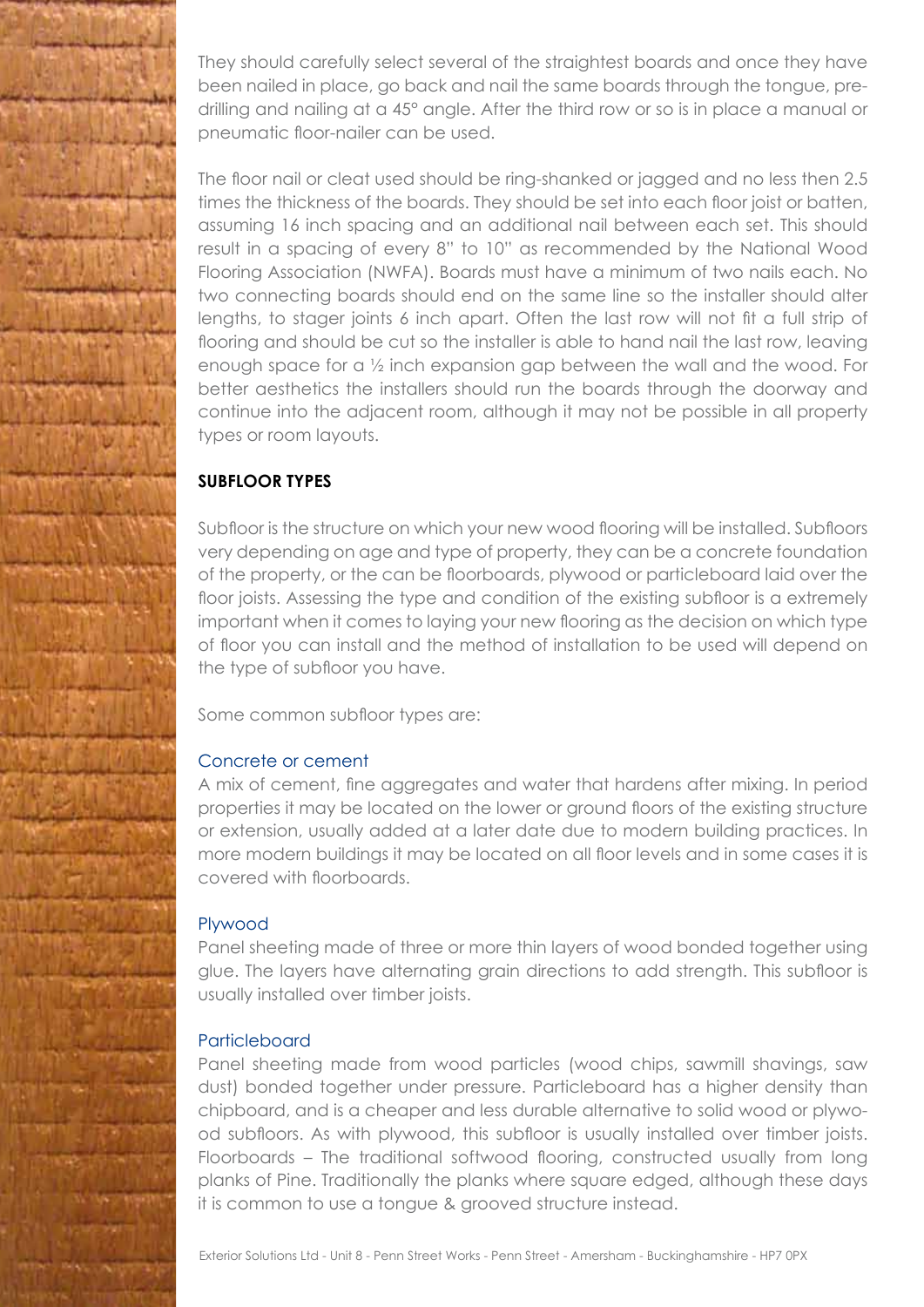Before installing any new wood flooring, it is important that you remove all old floor covering and get down to a flat, solid and dry subfloor. Old floor covering, like Carpets, Laminate, Vinyl or other existing flooring types are not suitable as a subfloor for wood flooring, and must be removed. The table below contains some information on subfloors, flooring types and installation methods you can use:

| <b>Subfloors</b>                       | <b>Flooring Type</b> | <b>Installation Method</b>                                         |
|----------------------------------------|----------------------|--------------------------------------------------------------------|
| Concrete                               | Solid<br>Engineered  | Nailed on joists, Glue-Down<br>Floating on underlay, Glue-Down     |
| Plywood,<br><b>T&amp;G Floorboards</b> | Solid<br>Engineered  | Nail-Down, Glue-Down<br>Floating on underlay, Glue-Down, Nail-Down |
| Particle Board                         | Solid<br>Engineered  | Glue-Down<br>Floating on underlay, Glue-Down                       |

# **UNDEFLOOR HEATING**

When installing wood flooring over an Underfloor Heating System, installers/specifiers should consider the wide ranging temperatures which will influence movement. During the summer months the timber will expand whereas during the winter, when the heating is switched on, the timber will shrink.

Only wood flooring specifically approved for use over radiant heat should be used, this may be approved engineered boards or some types of solid overlay. Installing flooring which is not approved over a radiant heat source will void any product warranty and may result in damage to the floor. It is also vital to understand that the surface temperature of the new timber floor should not exceed 27°c (81°f); otherwise excessive gaping between boards and/or cracking of the top layer may occur. For wider hardwood boards, which are more susceptible to changes in moisture, a maximum surface temperature of between 22° - 24°c (72° - 75°f) would be appropriate.

Its is usually sufficient to provide a comfortable environment in newly built properties with adequate insulation and is generally brought about, in water feed systems, by a water circulation temperature of 35° - 45°c (95° - 113°f) or, in Electric systems, with temperatures equates to an average power output of approximately 100W/m2. It is important to note that the exact heat output will vary according to the thermal conductivity and resistance of the system and floor covering used (species, thickness etc) therefore it is important that a dedicated thermostat is installed at floor surface level to allow the temperature to be accurately controlled.

Unless otherwise advised by the Underfloor heating manufacturer, pipes and cabling must be evenly laid-out. Water pipes are usually spaced at no more than 300mm centres and Electric matting should be laid evenly, on a levelled subfloor, throughout the floor area in order to avoid local 'hotspots'. When underfloor heating systems are installed at ground or basement floor level (lowest level of property), the heating elements are usually covered beneath a screed and the recommended depth of the screed may vary between 30mm and 75mm, while deeper screeds will aid in heat dissipation and will help prevent local hotspots from occurring.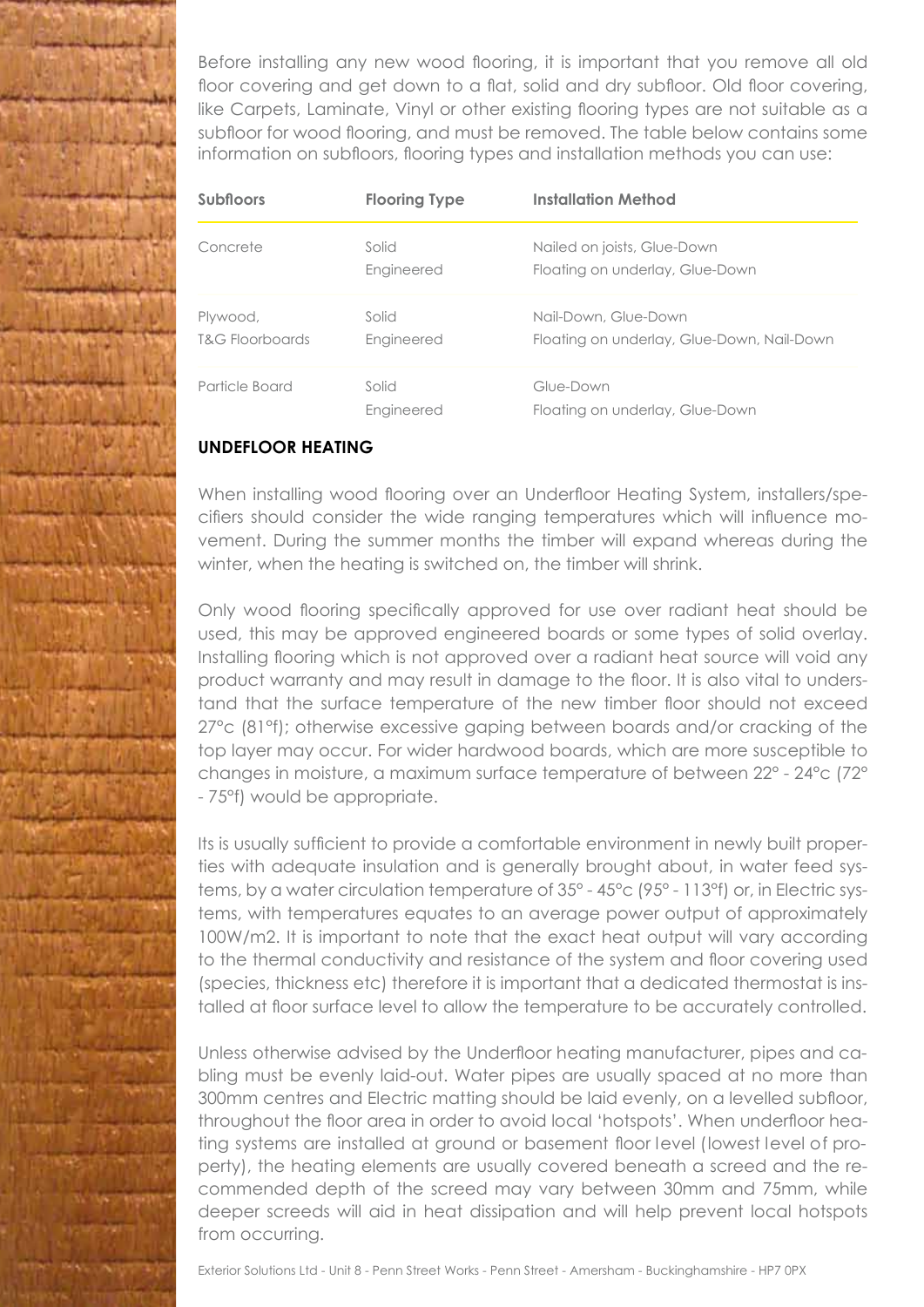

Allow the screed sufficient time to fully dry and ensure that the equilibrium relative humidity is certainly no more than 75%RH but ideally no greater than 65%RH. Screed and room moisture levels should be recorded in the Heat-Up Protocol Documentation prior to timber installation.

Once the heating system is installed, and before any wood flooring is laid, the heating system should be turned on gradually in maximum 5°c (41°f) increments a day and should be run at half to two-thirds its maximum power for two weeks, followed by maximum power for 2 - 7 days prior to installation of the flooring. The room should be ventilated briefly every day during this period.

The underfloor heating is generally switched off when laying the floor in order to prevent moisture being driven to the underside of the boards. Whilst this is not strictly necessary in the case of nailed or floating system, it is especially true when stick-down systems are installed. After the floor has been installed, the heating should be turned back on very gradually over a period of several days. Sudden changes in temperature such as testing period should be avoided as this can 'shock' the timber and cause rapid irreversible setting of the wood.

It is not advisable to cover the timber floor with insulating materials like protective sheeting, carpets or rugs when the heating is operational as it may create local 'hotspots' and compromise the timber, glue and/or finish.

# **MOISTURE AND HUMIDITY**

Moisture conditions, temperature and humidity levels play an important part in the life of natural wood flooring. Although the installation process requires skill and precision, the success of an installation is in many ways reliant on the acclimatisation and moisture conditions during and after installation. As environmental conditions greatly affect the behaviour of natural wood floors, temperature and humidity should be controlled, before, during and after the installation process to avert potential disaster.

The main responsibility of the installer prior to installation is making sure the moisture levels within the sub-floor are low enough to lay the floor. Where concrete or other cementitious slabs are present, mainly in ground/basement levels, the installers should take a hygrometer reading to see if conditions are suitable and no damp is present. BS8201 recommends an equilibrium reading of no greater then 75%RH although this is recommended as an upper level and in practice a better equilibrium reading in the region of 65%RH should be used. The 75% Relative Humidity guidance provided in BS8201 is equivalent to a moisture content of between 4% and 5%.

In addition to checking the moisture, in ground/basement levels the installer should check to see if a Damp Proof Membrane (DPM) exists and if not or if it has been compromised the fitter may be required to do so before moving on to the floor installation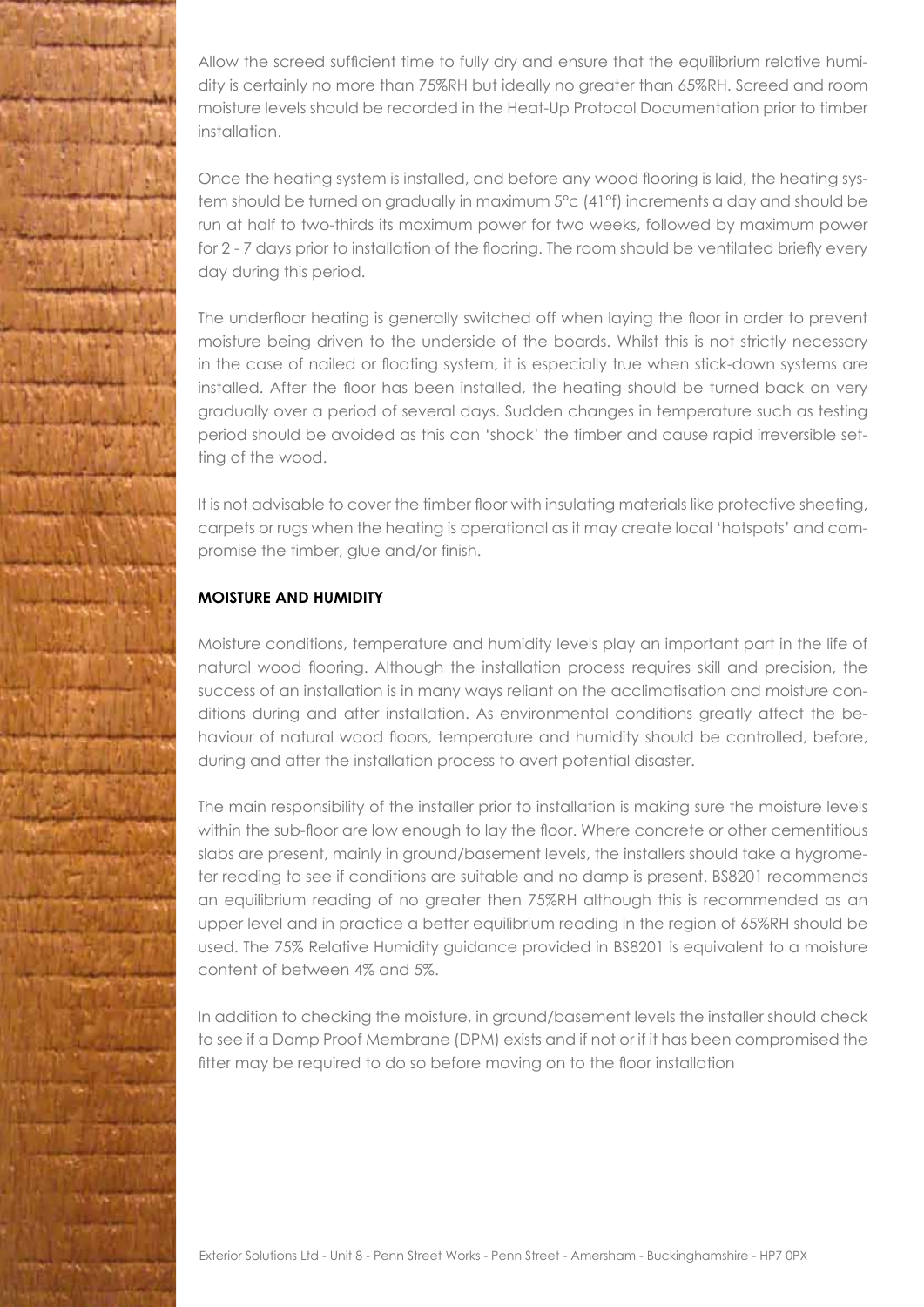# **INTRODUCTION TO INSTALLATION**

# **GENERAL ASPECTS:**



# Storage and Acclimitisation Period

ALL FLOORING MUST BE STORED IN THE CORRECT CONDITIONS PRIOR TO INSTALLATION. The product must not be stored on site until the site is watertight and all subfloors, plastering, cement work, decorating and all other wet works (i.e. plaster, paint, tiling etc.) are completely dry and finished. The product must be stored horizontally on a flat surface in its original packing, no more than 2 - 3 packs high and wide. Stacked packs should be separated with battens to increase air recirculation. The product should not be stored next to a radiator.

We strongly recommend keeping record of moisture and humidity conditions on site prior to installation. These measurements will be required by us and/or the manufacturer if there are any future problems. A form has been provided at the end of this guide to assist with this task.

Solid wood must be allowed to acclimatise for at least 10 days prior to the installation, whereas most engineered boards can be installed within a couple of days after delivery. Once delivered, the product must be stored according to our guidelines until the installation date.

### General Site Conditions

Moisture conditions, temperature and humidity levels play an important part in the life of natural wood flooring. Although the installation process requires skill and precision, the success of an installation is in many ways reliant on the acclimatisation and moisture conditions during and after installation. As environmental conditions greatly affect the behaviour of natural wood floors, temperature and humidity should be controlled, before, during and after the installation process to avert potential disaster.

Prior to installation it is the installers responsibility to ensure that all internal site conditions are stable and suitable for the installation of the agreed flooring. Room temperature of between 18° - 22°C (65° - 73°F) and Relative Humidity of between 45 - 65% must be maintained at all times. Failure to maintain these conditions could cause ongoing behavioural problems with the product and invalidate any warranty.



### Subfloor Preparation

Preparation of the subfloors will depend on the condition of the existing structure and chosen method of floor installation (described in the following sections). Before any installation takes place it is essential to determine the condition and moisture content of the subfloors.

Subfloor level should have no more then 3mm deviation when measuring over a 2 metre distance. The subfloor must conform to BS 8204: Part 1 1987, which states that it must not deviate by more than +/- 3mm under a 3mm straight edge in any one direction. Failure to keep to these tolerances may result in the floor squeaking or deflection of the floor in service. (See figure 5)

Subfloors must also be vacuum clean, smooth and free of any debris, staples, visible nails, old adhesives, or other dried substances before installation.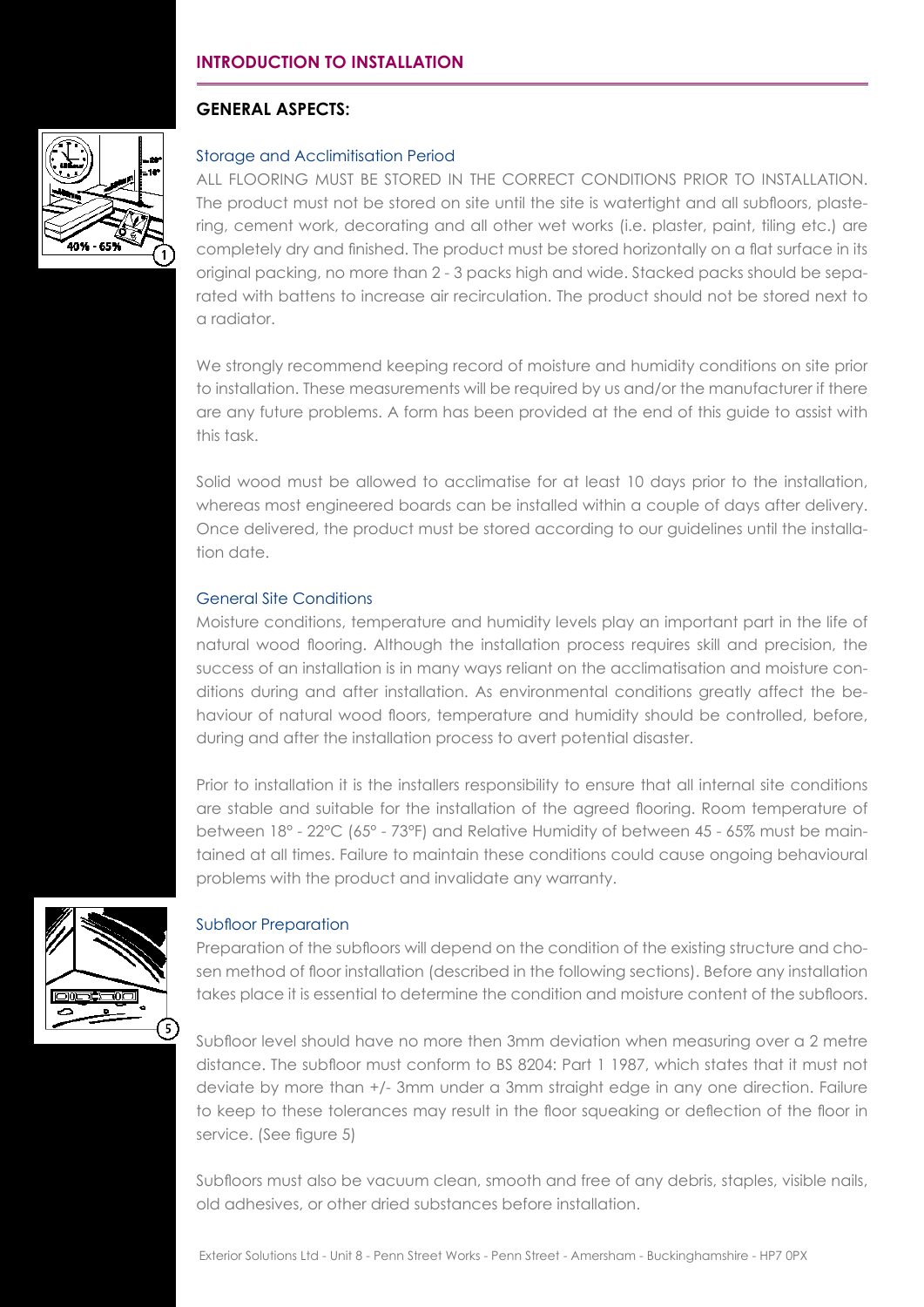### Timber Subfloors

Wooden subfloors usually consist of pine floorboards or wood panel sheeting like plywood, chipboard, etc. laid over joists or battens as a suspended floor. Prior to any installation the installer should check to see if the materials used are adequate and there is no water, moisture or root present. A hygrometer reading should be used to see if the conditions are suitable and no damp is present. If the floor is on or below ground level the installer should also make sure there is adequate ventilation beneath and between the joists and air bricks are present and not blocked.



In the event that the timber subfloor is not fit for purpose or the work involves the construction of a new subfloor, the installer should use a minimum of 18mm thick External Grade Plywood or OSB Boards direct on the joists. If the existing subfloor is adequate but not level, for example old uneven pine floorboards, a 12mm minimum External Grade Plywood or OSB Board can be glued directly on to the existing subfloor. Where new sheeting is installed over an existing subfloor, any loose floorboards or boarding should be screwed down using long enough screws to penetrate and hold into the joists.

### Concrete Subfloors

The main responsibility of the installer prior to installation is making sure the moisture levels within the subfloor are low enough to lay the floor. Where concrete or other cementitious slabs are present, mainly in ground/basement levels, the installers should take a hygrometer reading to see if conditions are suitable and no damp is present. Screed or concrete subfloors must have under 4% moisture content. Failure to maintain these conditions could cause excessive dimensional change resulting in problems like delaminating, cupping, cracking etc. (See figure 4)

To tighten the installation you can use a wooden fillet bock of at least 30 cm (See figure 16), In order to avoid damage to the floor panels. After the panels have been tightened remove any residual glue immediately with a moist cloth. After the glue has dried, it will be almost impossible to remove any residue (See figure 17)

In addition to checking the moisture, in ground/basement levels the installer should check to see if a Damp Proof Membrane (DPM) exists and if not or if it has been compromised it is important that a new DPM is fitted before moving on to installing the floor.

#### Heating Systems

If an Underfloor Heating System (UFH) exists or is to be installed, whether electric or waterfed, some additional checks and processes will be required from the UFH installer - pre, during and post installation.



IT IS IMPORTANT THAT THE OWNERS AND/OR INSTALLERS INFORM US OF THE EXISTANCE OF AN UNDERFLOOR HEATING SYSTEM. THIS MUST BE DONE DURING THE ORDER PROCESS AND BEFORE WORK HAS STARTED.

As with UFH, water-fed radiator systems can provide excessive heat at subfloor level if pipes are running close to the subfloor or are not insulated. It is important to prevent the temperature at subfloor level from exceeding 27°C (81°F) and insulating or distancing pipes from the subfloor level may be required. This will help avoid hotspots at floor level, which may compromise the structure, glue and/or finish of the new timber floor.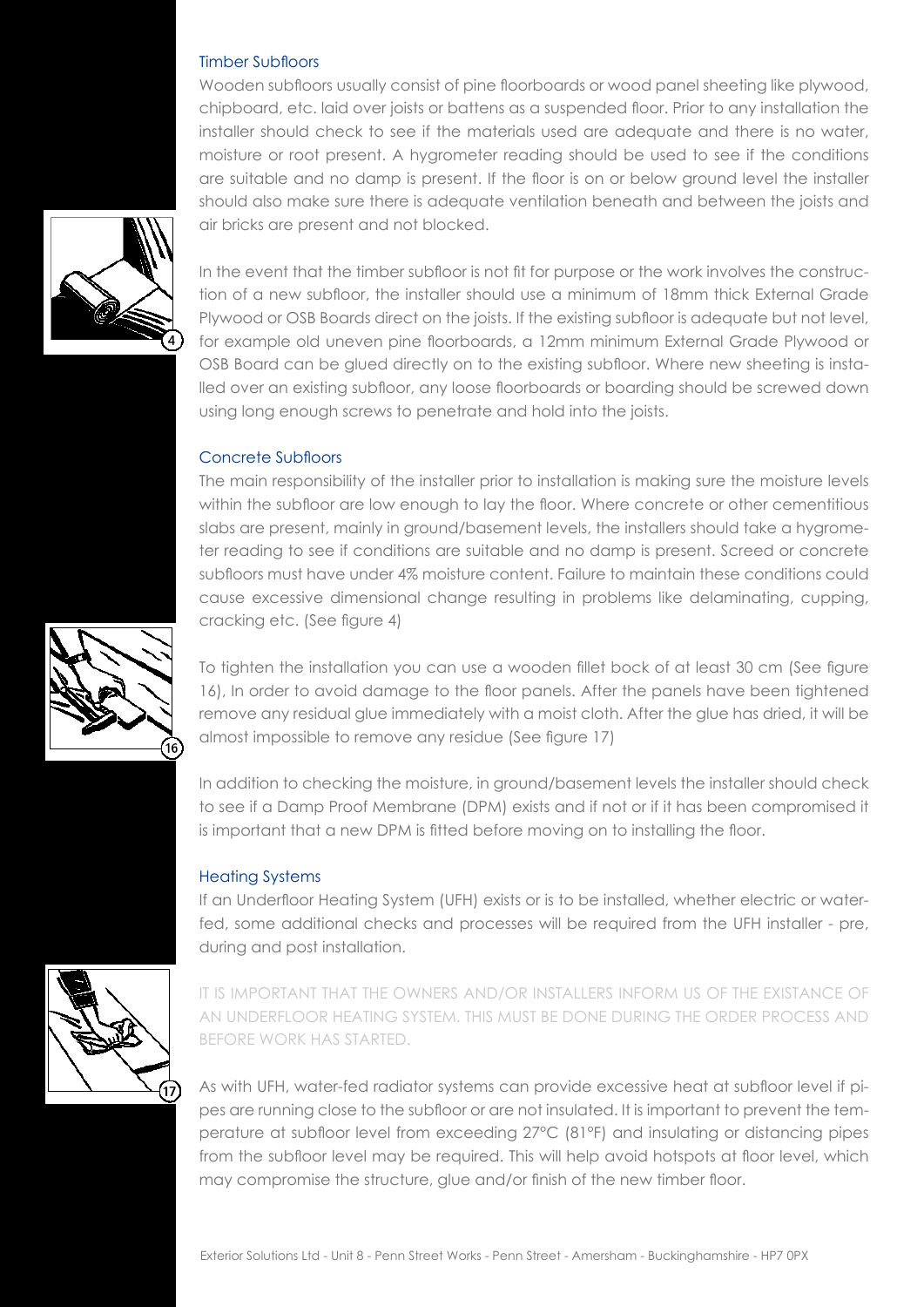

prefer to avoid any disruption to the existing boards/walls, the gap could be covered with hardwood beading (i.e. Scotia , Quadrant) or filled with cork.

# **Expansion**



All wooden floors will react to changes in the presence of moisture. In the summer months when the humidity is higher the planks will expand, while during the winter months when central heating is present, moisture is reduced within the planks causing them to shrink. This natural process needs to be taken into account by ensuring that the floor is fully acclimatised, and when installing the floor, an expansion gap of 6-10mm (about ½ Inch) should be left around the perimeter.

There are several methods of covering the expansion gap once the floor has been installed, depending on the existing site/room and personal preferences or budgetary constrains. Where skirting boards exist, the installers can ether remove prior to installation then reinstall above the new flooring or alternatively, the skirting boards can be bottom-trimmed to allow for the new floor to slide underneath. Where skirting boards do not exist, or owners

IT IS THE DUTY OF THE INSTALLER/OWNER TO JUDGE THE SUITABILITY OF ANY PIECE FOR PLA-CEMENT IN A CONSPICUOUS AREA OF A ROOM

# What you will need



The floor panels have a groove and a tongue or click system, this will enable the floor panels to be fitted into each other mechanically. The only tool that you will need is a hammer, a fine-toothed saw, a folding ruler, a tensioning wire (cord) along the length of the room, a set square, and an installation set consists of a stop block, a stop iron and spacer blocks.

# Before starting the installation





11

An expansion joint of around 15mm should be installed all around the floor. Place a spacer block at every 60cm (See figure 10). Remove then 24 hrs after the floor has been laid. When the first row has been installed, check whether it is fully straight by tensioning a rope along the length (See figure 11). After the third row, check again if the floor is level.

If the wall is not straight you should transfer the unevenness to the floor panels. This may be done using a spacer with a lead pencil (See figure 12). After the floor panels have been marketd, saw as required. Use a fine-toothed saw of rhte purpose. If hand saw is used, make sure the décor side is facing upwards; if a jigsaw is used, keep the décor facing downwards (see Figure 13).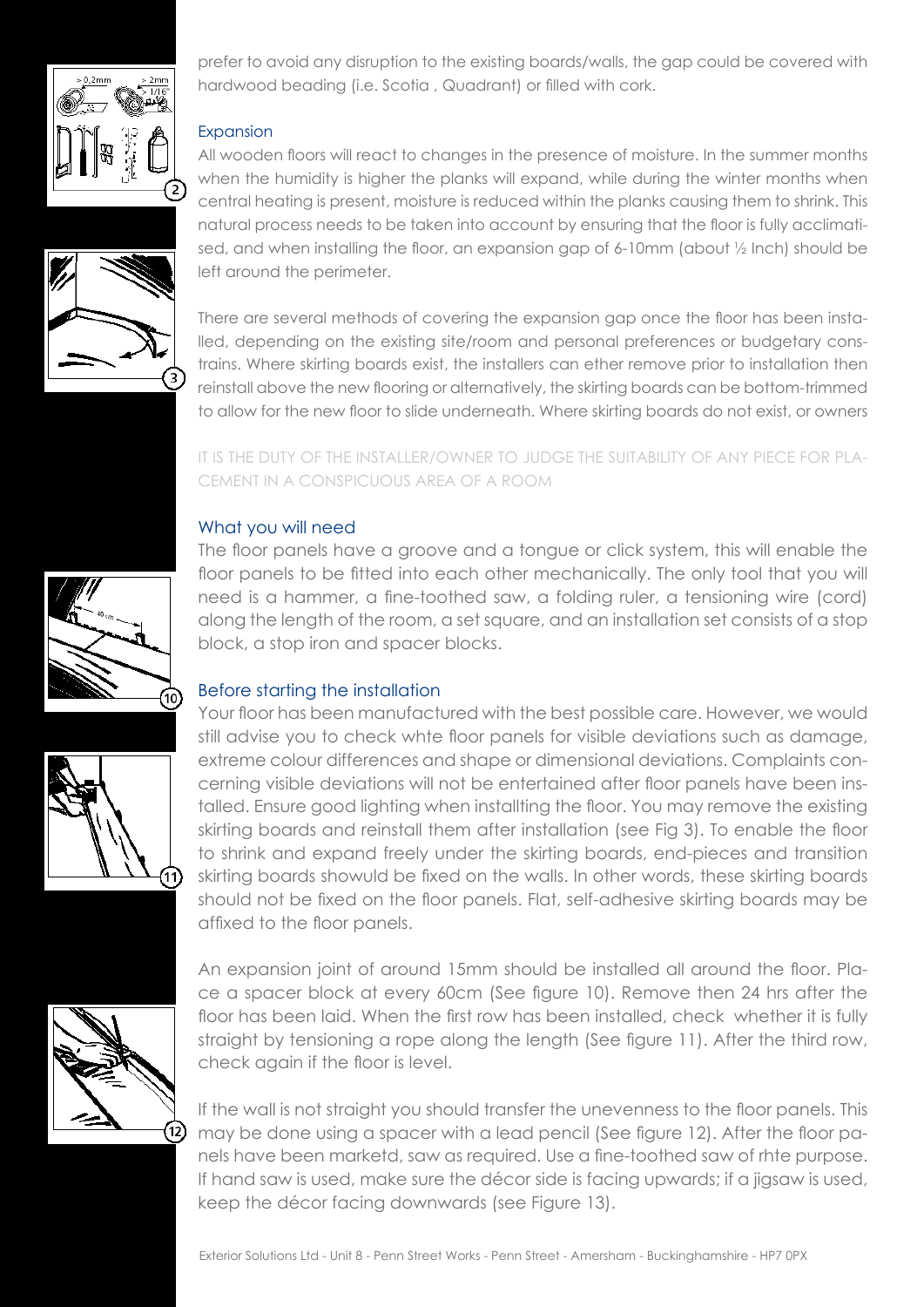## **Nail-Down Installation (Secret Nailing)**

Commonly used with tongued boards, the installer should start at one end of the room and leave an expansion gap around the entire perimeter to allow for expansion. They should carefully select several of the straightest boards and once they have been nailed in place, go back and nail the same boards through the tongue, pre-drilling and nailing at a 45° angle. After the third row or so is in place a manual or pneumatic floor-nailer can be used.

The floor nail or cleat used should be ring-shanked or jagged and no less than 2.5 times the thickness of the boards. They should be set into each floor joist or batten, assuming 400mm (about 16 inch) spacing and an additional nail between each set. This should result in a spacing of every 200mm (about 8 - 10 inch) as recommended by the National Wood Flooring Association. All boards must have a minimum of two nails each.

No two connecting boards should end on the same line so the installer should alter lengths, to stager joints at least 150mm (about 6 inch) apart. Often the last row will not fit a full strip of flooring and should be cut so the installer is able to hand nail the last row, leaving enough space for an expansion gap between the wall and the wood. For better aesthetics the installer should run the boards through the doorway and continue into the adjacent room, although it may not be possible in all property types or room layouts (See figure 7).

# **Floating Installation**

Using the floating method of installation will require the pre-laying of an underlay in order to provide a cushion between the floor and the subfloor. This method will only lend itself to engineered boards although wide engineered planks are not recommended to be used with this method. The other downside with this method is that the floor is more likely to 'creak' and the glue that is commonly used can break down over the years, and the joints work loose.

Using the correct underlay is essential when floating a floor! Underlay combining a built in DPM should be fitted at ground and basement levels or above concrete subfloors, where an acoustic reduction underlay should be used in multi occupant buildings to provide sound reduction between floors. Once the underlay has been fitted according to manufacturer instructions, the installers should start installing the planks on one end of the room and leave an expansion gap around the entire perimeter to allow for expansion (See figure 7). In this method no nails are to be used and the board's ether connect using a click system or the tongue and grooves are glued together using specialist adhesive.

Although providing a better overall look, continuing boards between adjacent rooms may not be suitable for all room layouts or property types due to excessive movement. What is Underlay A material placed under a wood floor to smooth the subfloor, help cut down airborne noise, protect against damp and/or as a resilient layer under a floating floor.

No two connecting boards should end on the same line so the installer should alter lengths, to stager joints at least 150mm (about 6 inch) apart. Often the last row will not fit a full strip of flooring and should be cut so the installer



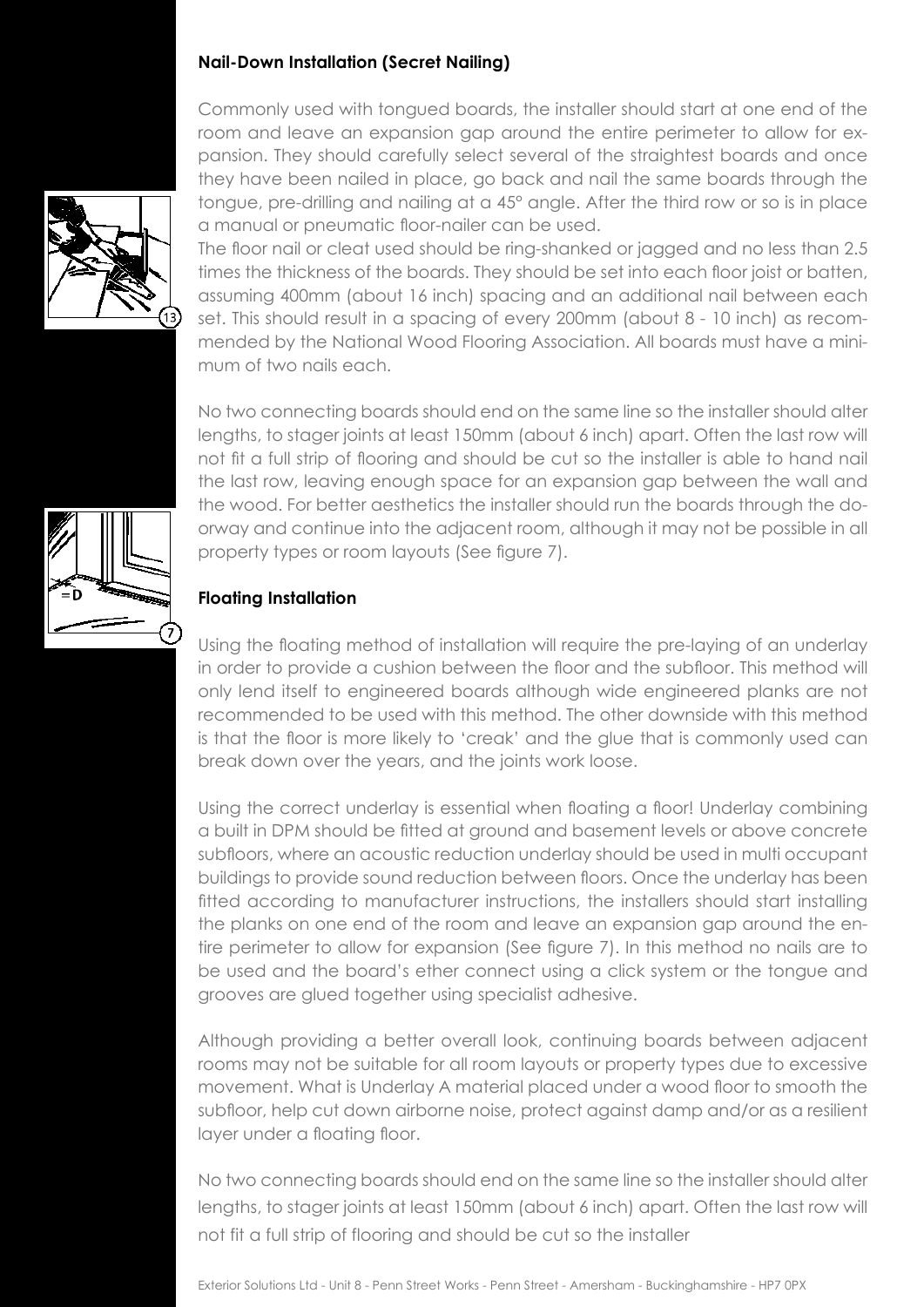is able to fit the last row, leaving enough space for an expansion gap between the wall and the wood. Although providing a better overall look, continuing boards between adjacent rooms may not be suitable for all room layouts or property types due to excessive movement. What is Underlay A material placed under a wood floor to smooth the subfloor, help cut down airborne noise, protect against damp and/or as a resilient layer under a floating floor.

# **Glue-Down Installation**

Glue-down installation is our preferred method and requires the use of an adhesive or bonding agent applied directly onto the subfloor. This method can be used on both concrete and timber subfloors, providing an extremely stable floor when done properly, although will require a slightly longer overall installation process.

For optimal application, a flexible adhesive should be used and the trowel should be worked at a 45° angle so the adhesive left on the floor by trowel teeth is just the right amount. Adhesive should only be applied to surfaces that can be reasonably covered in under an hour. Most flexible adhesives are also designed with under floor heating in mind and can be used for both solid and engineered floors. Laying over a concrete subfloor may first require a liquid Damp Proof Membrane to ensure no damp rises into the new floor.

As with other installation methods, the installers should leave an expansion gap around the perimeter then carefully select the boards, setting aside any with imperfections or high colour variation for less visible areas of the floor. The installer should then press the planks down into the adhesive with a slight sliding movement, keeping adhesive out of board grooves and sides to ensure perfect fit with adjacent board tongue.



No two connecting boards should end on the same line so the installer should alter lengths, to stager joints at least 150mm (about 6 inch) apart. Often the last row will not fit a full strip of flooring and should be cut so the installer is able to glue the last row, leaving enough space for an expansion gap between the wall and the wood. For better aesthetics the installer should run the boards through the doorway and continue into the adjacent room, although it may not be possible in all property types or room layouts (See figure 7).

# **Other aspects of installation**

### Installing Parquet Blocks

As with wide plank flooring, before laying the floor the installer may need to undercut the bottom of door-frames, wardrobes, kitchen plinths etc. to allow for the planks to fit under. Doors may also need to be undercut as the new floor may endup higher than the original one (See figure 6).

# Determining pattern direction

Although Herringbone or brick patterned flooring can be installed from any point in the room, we recommend considering architectural features (main entranceway, wall with window, fireplace) and the longest section within a room before deciding on pattern direction. The information in this section refers mainly to installation based on the Herringbone pattern as it is more complex.

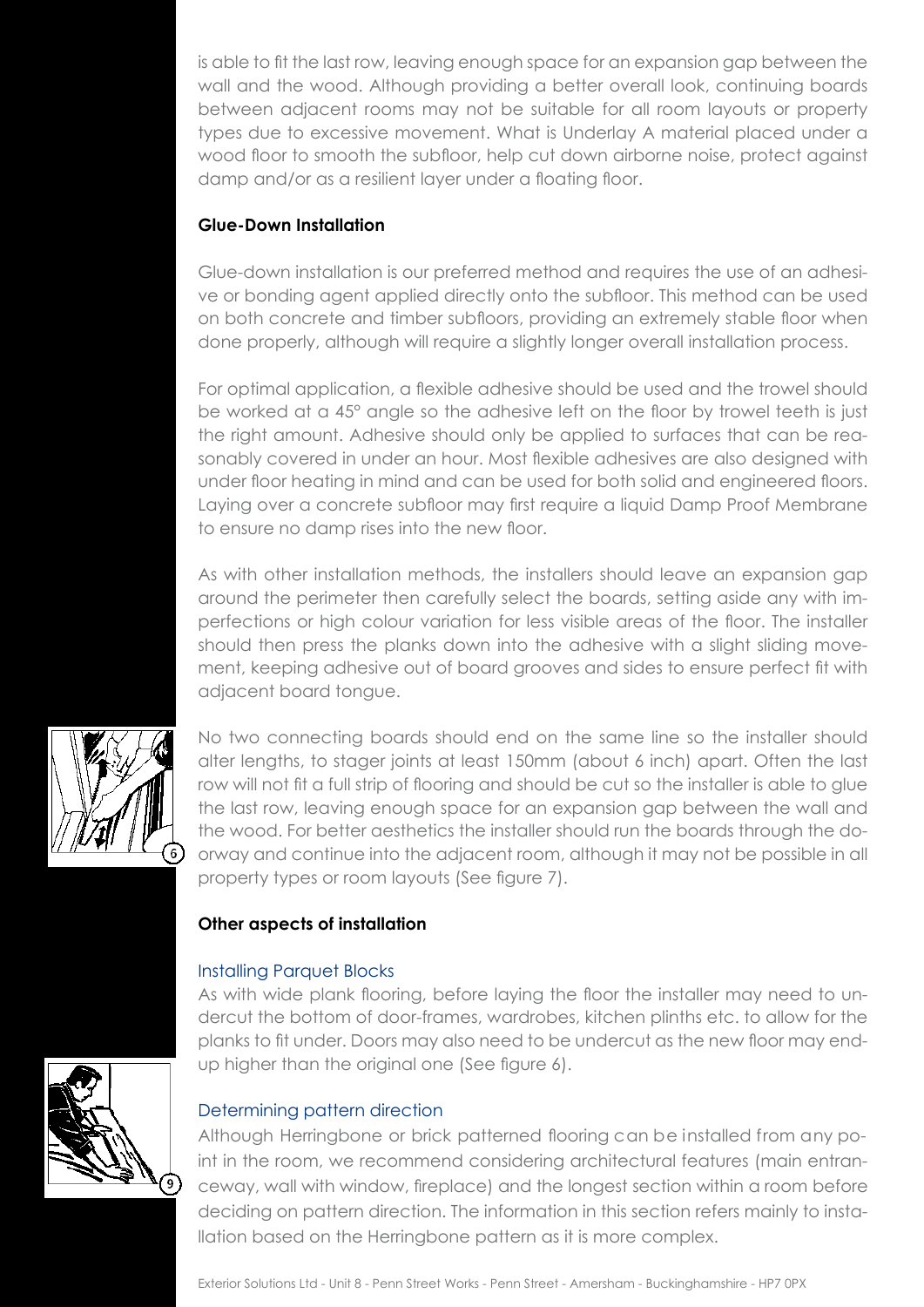### Installing guidelines



Using a chalk line, the installer should mark a guideline in the centre of the room to indicate the centre of the pattern then mark one line on either side of the centre line. These lines will provide a guide through laying the upper corners of the boards (See figure 9). Additional parallel guidelines across the entire floor surface can be marked if required to help with subsequent rows.

Movement joints should be installed if floors are more than 12 m long or more than 6 m wide, as well as near door openings, between rooms, at turns in passages, etc (See figure 8) These movement joints may be finished using specially developed dilatation joint profiles. There should be an offset of at least 40cm between the top ends of the floor panels in consecutive rows.

### Last row

While fitting the last row of floor panels, lay the floor panels with the docorative side down with the groove against the wall. Now make the required markings and cut with the saw (See figure 18). Also keep in mind the prescribed expansion joint of 15 mm, and that the floor should be free all round. If it is difficult to reach the last row, lay the boards one by one as close as possible against the boards of the last row but one. Then push them together lengthwise using a pull iron and a hammer. The cross-cut ends are tightened using a stop block or a pull iron and hammer.

### Installing a backer board

The installer can use a piece of plywood to make a backer board that will assist in starting the first row of boards. The board should be cut perfectly square, at approximately 5mm shorter then the length of the block (i.e. 345mm x 345mm plywood backer board for 350mm long blocks). Installation should begin in the centre of the room, aligning two opposite corners of the backer board with the guideline, securing it to the subfloor. A block should then be placed on each side of the backer board to ensure measurement accuracy, then removed.

#### Applying adhesive

For optimal adhesive application, a flexible adhesive for wood blocks should be used and the trowel should be worked at a 45° angle so the adhesive left on the floor by trowel teeth is just the right amount. Adhesive should only be applied to surfaces that can be reasonably covered in under an hour.

#### Installing the first line

At this stage the installer should carefully select the boards, setting aside any with imperfections or high colour variation for less visible areas of the floor. To install the boards the installer will be required to align the right and left corners with the guidelines while pressing the board down into the adhesive with a slight sliding movement. If installing blocks with a tongue and groove, the tongue side should be laid against the backer board. It is important to keep adhesive out of board grooves and sides to ensure perfect fit with adjacent board tongue.

IT IS THE DUTY OF THE INSTALLER/CLIENT TO JUDGE THE SUITABILITY OF ANY PIECE FOR PLACE-MENT IN A CONSPICUOUS AREA OF A ROOM

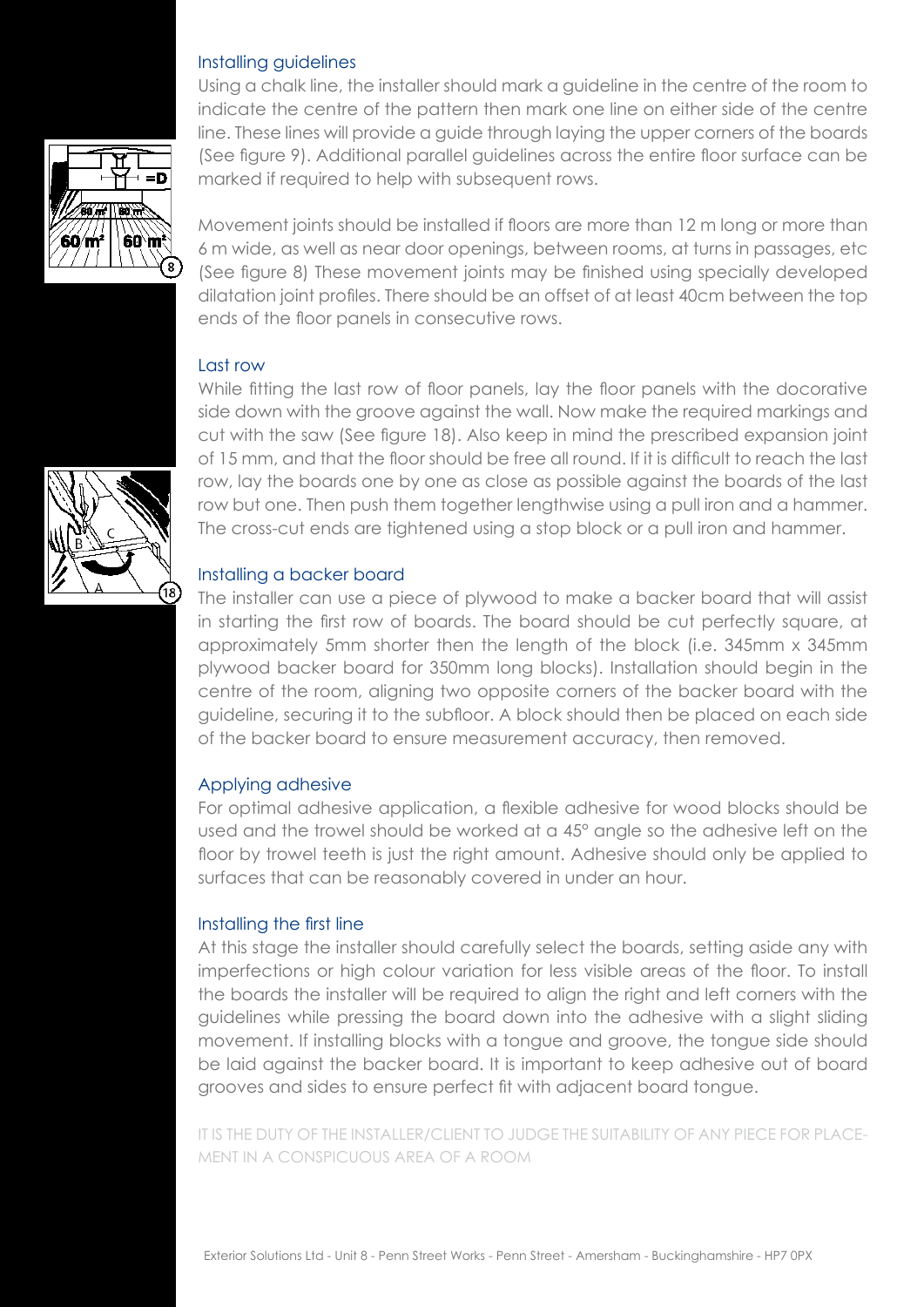### Less wastage



Lay the first row of panels by gluing each subsequent panel on the short side. In the second row, start with the remaining part of the first row (See Figure 14). This part however, must be at least 40cm in length, so as to ensure that the floor has optimum stability and also to ensure minimum loss of material. The panels should be glued along the entire length and width. Be carefull with excess of glue. (See figure 15)

# Securing the blocks

If installing over a timber subfloor, in addition to the adhesive the blocks should also be manually fixed to the subfloor. If laying 10mm or thinner overlay blocks, secure the blocks with headless pin, four on each surface corner. For thicker tongueand-grove blocks, nail down the first line to secure the floor properly. Proceed the same way with subsequent blocks until you are ready to cut the last board in the row. If you are installing a border, make sure it is installed before cutting the last row. Always leave an expansion gap between the wall and the end of the last board in each row. Make sure to check alignment every row to ensure that the blocks are still square.

# Post Installation

Once the floor is fitted, the installer should clean up and remove any rubbish related to the installation. For parquet or wide unfinished planks the installers should now carefully sand and/or seal the floor using specialist tools and finishes, depending on type of flooring and required finish.

PRE-FINISHED FLOORS ARE FACTORY FINISHED AND MAY NOT BE SUITABLE TO RECEIVE AN ADDITIONAL FINISH ON SITE SO PLEASE CHECK WITH US PRIOR TO APPLICATION.

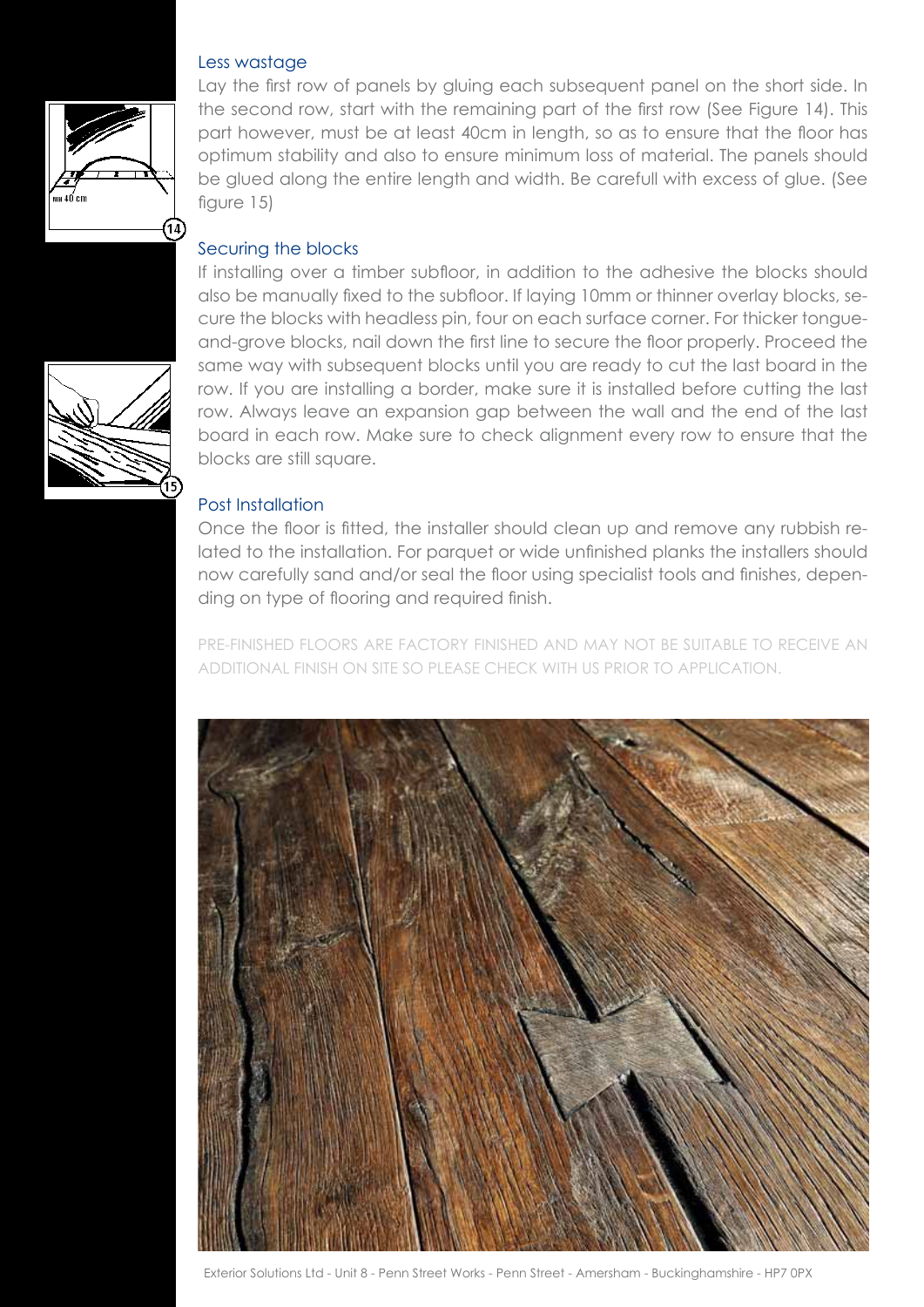### **MAINTENANCE GUIDE**

If additional building work is to be carried-out or heavy furniture is fitted and/or moved around we would recommend laying a 3mm hardboard, taped at connections, on top of the new floor. This will help protect against tools and equipment accidentally dropping, painting splashes and scratches due to furniture movement etc. Please note that this may not protect against brick-dust or other building dust reaching the floor and some maintenance work may be required to restore the floors lustre if a significant amount of work has taken place post installation.



Good maintenance will increase the lif of your floor. For proper maintence please refer to your sales pint. Protect your floor by placing a good floor mat near the doors in order to prevent the entry of sand. We also advice you to protect your furniture and chair feet with felt (See figure 19).

FLOORS EXPOSED TO BRICK OR OTHER BUILDING/RENOVATING DUST MAY LOOSE LUSTRE AND REQUIRE A MAINTENANCE FINISH TO BE APPLIED FOLLOWING WORKS.

FLOOR MAINTENANCE GUIDESimple maintenance and care procedures will help protect your wooden floor from unnecessary wear and damage and help keep it at its best:

•Sweep and vacuum the floor regularly to keep it clean and free of dust, sand and other abrasive materials.

•Do not use any harsh household cleaners, oils, soaps, waxes or any abrasive materials or scouring agents on the floor. Instead, for a more thorough clean, use a wood floor cleaning solution approved for use with our flooring.

•Put felt protector pads on all furniture feet and/or accessories placed directly on the floor surface.

•Place area rugs or doormats at entryways to help prevent sand, grit, oils, dirt and other abrasive or staining materials from being tracked from outdoors. Choose mats that enable airflow and avoid using rubber-backed or similarly dense matting materials that may trap moisture.

•Place protective mats at high-use work areas such as sinks, ranges and workstations.

•Protect the floor from any exposure to liquids, water and other forms of moisture. Clean up any spilled drink, food or other liquids immediately. Clean floors using a well wrung mop. Avoid walking on the floor with wet feet or footwear. Damage caused by flooding, broken pipes, wet mopping or any other exposure to liquid or moisture is not covered by the product warranty.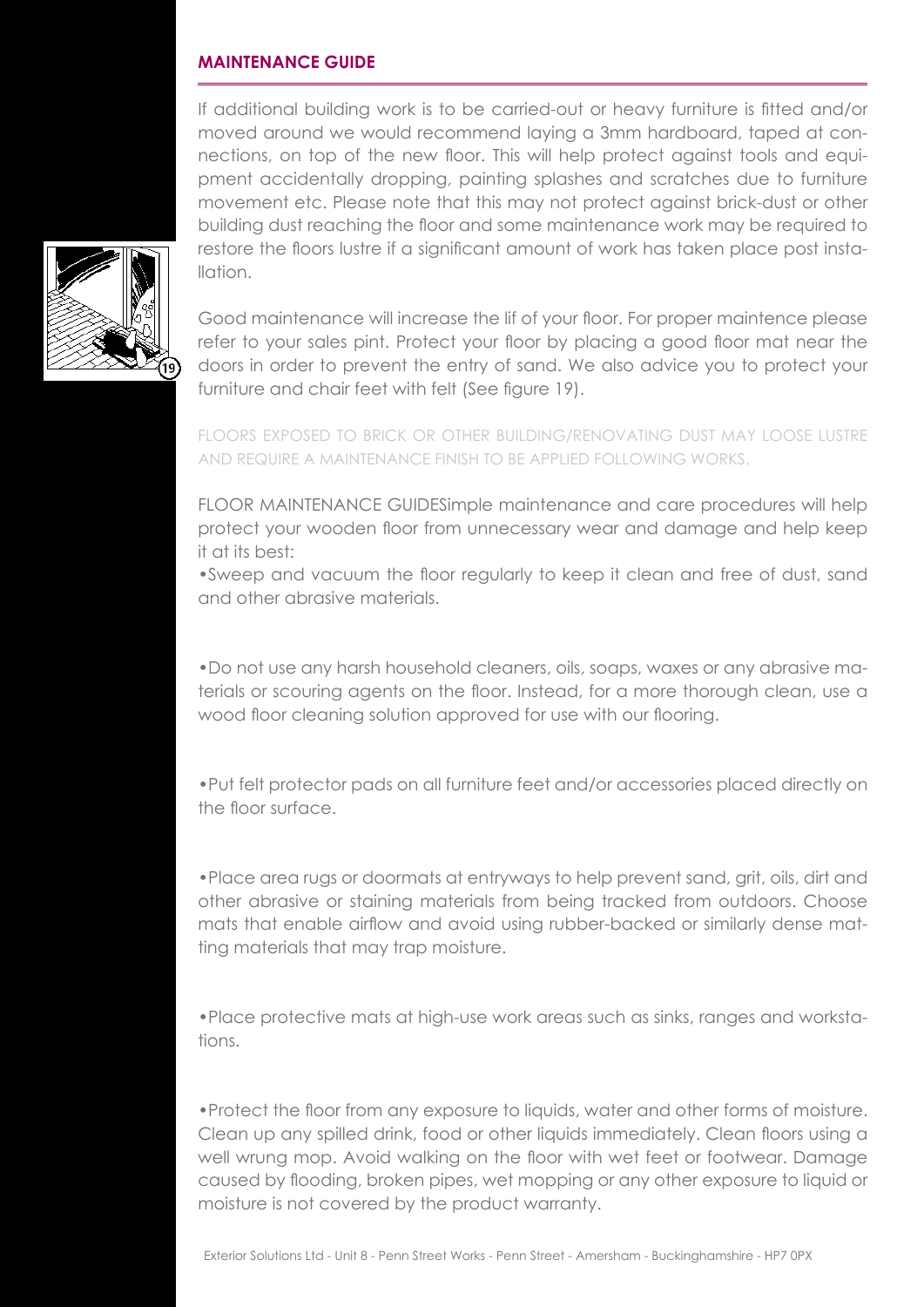

•Avoid sharp or pointed objects coming into contact with the floor surface. Do not walk on the floor with high heeled shoes, trainers, or other type of footwear which may cause damage to the finish or cause indentations to the surface.

•Use heavy duty moving mats, dollies, or other moving aids when moving furniture, appliances or other heavy objects across the floor to avoid scratches or scuffs the surface.

•Hardwood flooring reacts to changes in the environment so it is important to ensure that environmental conditions are maintained with a temperature of 18°-24°C (65°-75°F) and humidity at 35 - 55% at all times. Excessive humidity, moisture, heat, or dry conditions can result in cupping or splitting of boards, gapping between boards and/or other problems resulting from exposure to improper environmental conditions, and are not covered by the product warranty.

•Wood flooring installed over a radiant heating system should never exceed 27°C (81°F) at floor surface. In addition dramatic temperature changes should be avoided and temperature adjustments should be gradual, in maximum 5°C increments a day it is important that a dedicated thermostat is installed at floor surface level to allow the temperature to be accurately controlled.

NOTE: The instructions above apply only to wood flooring specifically approved for use over radiant heat. Installing flooring which is not approved over a radiant heating system will void any product warranty and may result in damage to the floor. - Pet nails may scratch and mark the floor surface and should be keep trimmed.

•Hardwood flooring will undergo a natural change in colour as it adjusts to its environment and new ambient light conditions. Although the degree of colour change varies by species, it is recommended that you do not place area rugs and large furniture items on the new floor for at least two months following installation to ensure a uniform change. Following which, periodic re-arrangement of furniture and area rugs will help ensure natural even change.

*The information provided in this document should be used as guidelines only. No warranty or guarantee is offered or implied to the suitability of any system, installation and/or flooring products for any specific purpose.* 

Exterior Solutions Ltd - Unit 8 - Penn Street Works - Penn Street - Amersham - Buckinghamshire - HP7 0PX